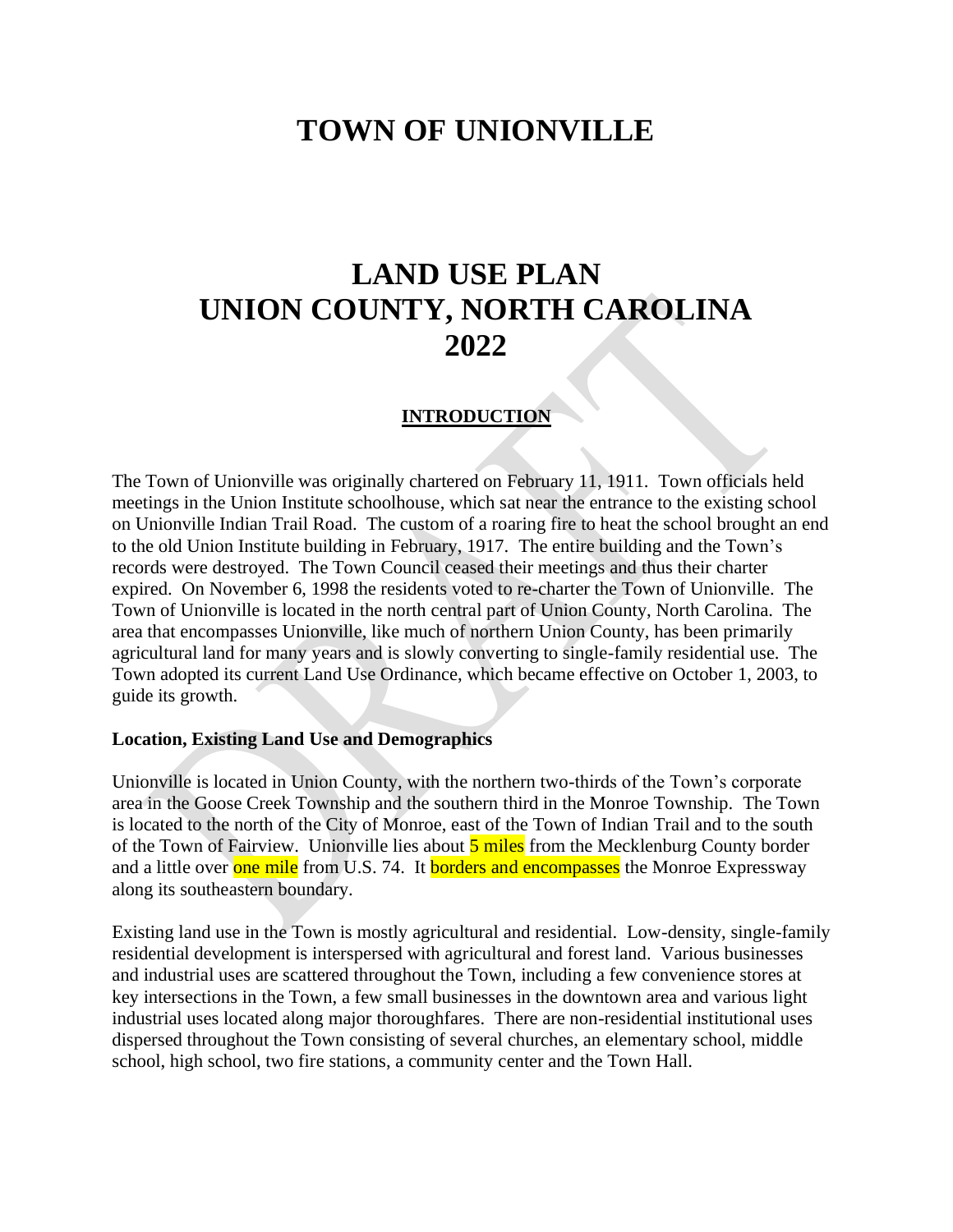In the 1990's, Union County experienced the highest percentage population growth of any county in North Carolina, growing 46.78% between 1990 and 2000. During this time, the population of Unionville grew approximately 58% from 3,039 persons to 4,797 persons. The 2000's saw continued growth, with the population reaching 5,929 persons in the 2010 Census. In 2021, the Town's population was estimated to be 6,671 persons.

### **Land Use Planning Process**

In 2005, the Town of Unionville conducted a planning process to draft a land use plan for the area within its corporate limits. The Town Council and Planning Board held joint meetings to discuss and reach a consensus on major issues regarding future development in the Town. In the spring, Centralina Council of Governments drafted the land use plan based on the consensus items from the joint meetings and additional meetings of the Town Council and Planning Board. Planning Board made recommendations to Town Council regarding the land use plan, and in August the Planning Board held a public meeting to discuss the proposed Land Use Plan. Having made final revisions, and considering the public comments, Planning Board recommended approval of the Land Use Plan on February 6, 2006. Town Council unanimously approved the Land Use Plan on March 20, 2006.

In 2019, North Carolina General Assembly adopted the long-debated complete reorganization of the state's planning and development regulation statutes, requiring every city and county to update their development regulation by January 1, 2021 and their comprehensive plan by July 1,  $2022$ . Planning Board used recent planning efforts and **a community survey** as input for the documents. 2021 tax bills included a simple survey asking whether residents desired growth in the Town. Results consisted of ten percent of the population. 70% of respondents wanted no growth; 30% wanted to see growth primarily along intersections of Highway 601. Guided by N-Focus Planning staff, the Town of Unionville's Planning Board made recommendations, and Town Council held a public hearing on Monday, June 20, 2022, and adopted this document as its Land Use Plan 2022 on June 20, 2022.

# **OVERALL VISION**

The Town of Unionville will continue to be an agricultural and low-density residential community with a well-defined downtown area. The Town will have a limited number of commercial and light industrial businesses that meet the day-to-day shopping needs of residents and also create some employment opportunities for them.

# **GOALS AND POLICIES**

The following goals and policies serve to accomplish the overall vision for the Town of Unionville by guiding development within the corporate limits in the near future of 5-10 years. During this time, no major expansions of the public sewer system are expected within the Town. It is anticipated that new development will continue at a moderate pace and at low densities similar to recent years. At the southern border of the Town, the Monroe Expressway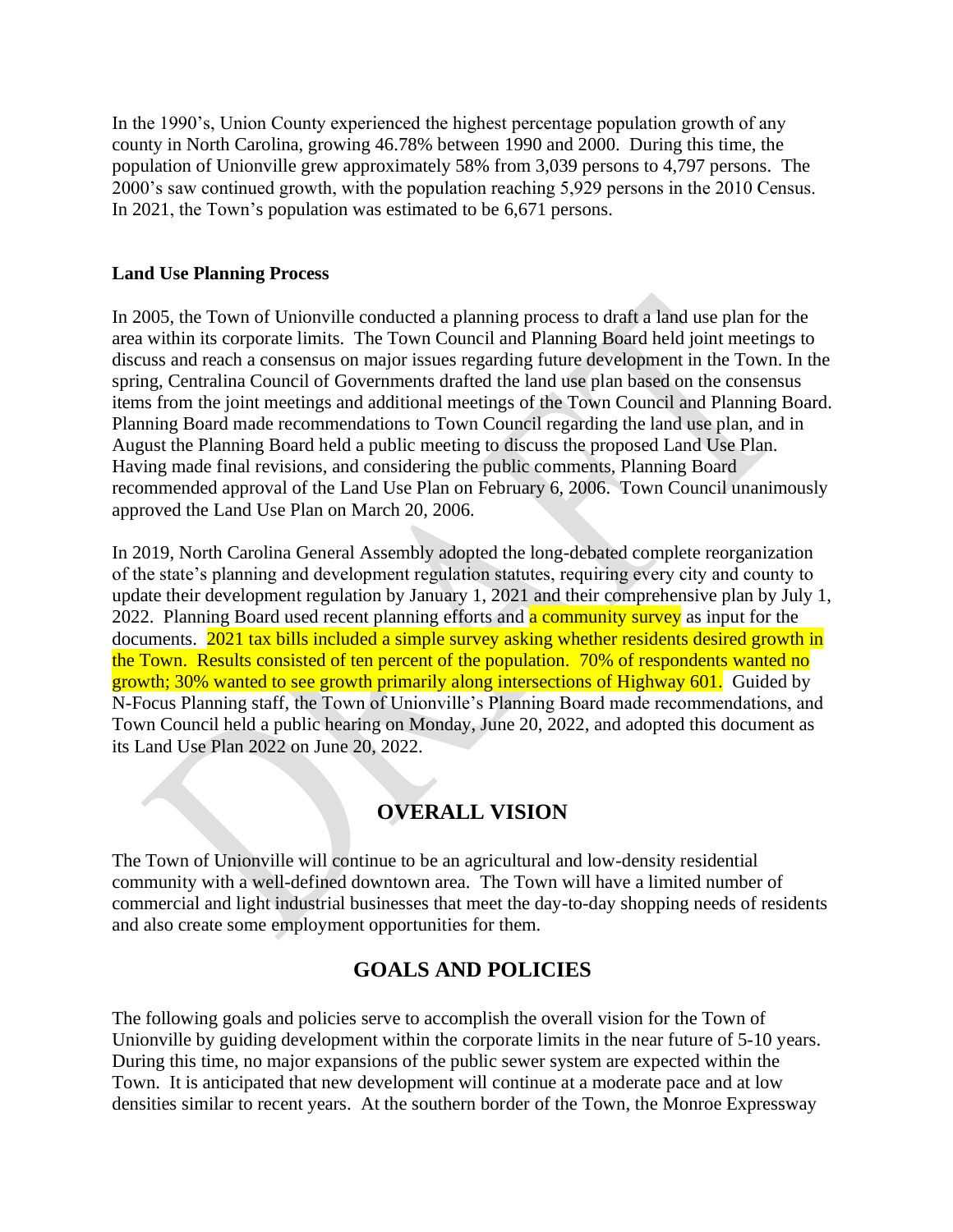has been completed. As a result, it is anticipated that new commercial development will increase along the intersection of Highway 601 and Baucom Deese Road and Ridge Road.

# **Downtown Unionville**

The historic community center of Unionville is the area around the intersection of Unionville Indian Trail Road and Unionville Road. It serves as the Downtown and extends west along Unionville Indian Trail Road to the stream drainage just before Unionville Brief Road; south along Unionville Road to the southern boundary of Unionville Elementary School property; and north along Unionville Road to the Unionville Volunteer Fire Department Station #21. It is characterized by a mixture of residential, commercial and institutional uses in close proximity to each other. Houses, businesses and community uses front the streets with short setbacks, creating a sense of place.

## **Goal:**

To allow Downtown Unionville to continue to develop as it has thus far, allowing for new low intensity residential, commercial and institutional uses.

## **Policies:**

- 1. Light industrial uses shall not be allowed within the Downtown area.
- 2. For proposed rezonings of property within the Downtown area, the Town encourages the use of conditional rezonings to ensure high-quality development that is low-intensity and compatible with surrounding uses.

# **Agriculture**

Unionville has traditionally been an agricultural community. In recent decades, the economy and land use of the Town has been shifting towards a primarily low-density residential area, oriented towards employment centers in surrounding areas of Union and Mecklenburg Counties. However, agriculture and associated businesses continue to be important components of the Town.

## **Goal:**

To allow agricultural uses to continue in the Town by not restricting them through additional land use regulations or high Town property taxes; and, to also allow agricultural property owners the option of shifting the use of their properties to low-density residential or other uses in accordance with the Land Use Plan.

## **Policies:**

- 1. Land use regulations shall continue to allow agricultural uses in most areas of the Town.
- 2. Land use regulations shall continue to allow agricultural property to be converted to low-density residential uses.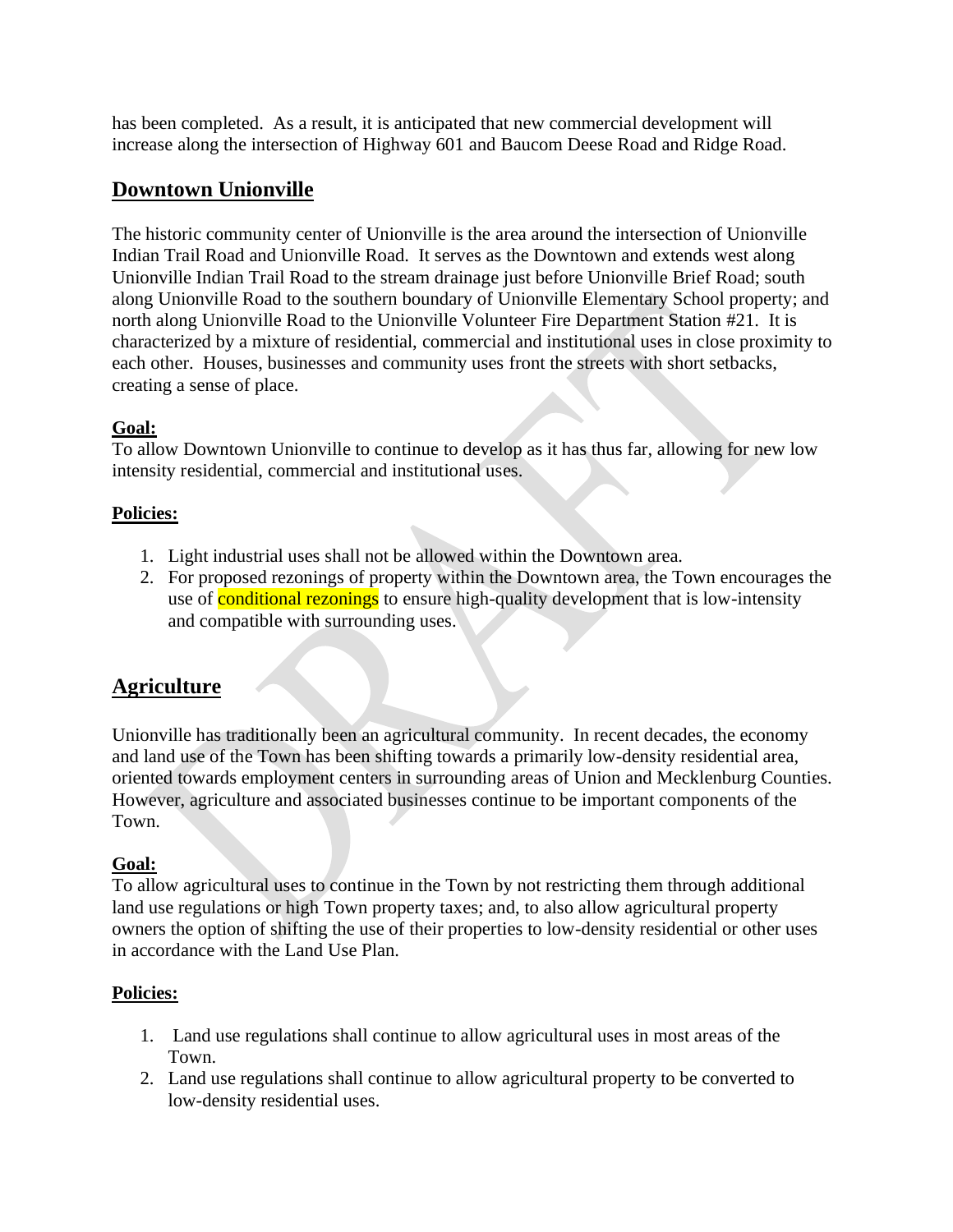3. The Town will encourage farmers to enroll in voluntary agricultural preservation programs.

# **Residential Development**

Residential development in Unionville is characterized by low densities. Many houses are located on tracts of land over one acre and most subdivisions have densities of approximately one house per acre. Residential development relies on on-site septic systems for wastewater disposal due to the lack of sewer in most areas of the Town. It is expected that there will be no new public sewer availability in the near future  $(8-10 \text{ years})$ .

## **Goal:**

To allow single-family residential development throughout the Town at low densities. Also, to ensure that improvements and common areas in residential development are property designed and maintained.

## **Policies:**

- 1. The Town shall restrict residential densities throughout its corporate limits to maximum net densities (includes streets and common areas within subdivisions) of approximately one house per acre.
- 2. The Town will strengthen its Land Use Ordinance to ensure that new subdivisions are designed and constructed in a quality manner and that common areas and amenities are maintained properly.
- 3. For new major subdivisions, the Town will require landscaped buffers along thoroughfares. The minimum required width of the buffer should vary based on the size of the subdivision, so that small subdivisions would not be burdened with reserving significant areas of land for buffers. Regulations should be crafted to created simple landscaped buffers that do not require any special maintenance beyond what is normally provided by individual homeowners for their properties.

# **Commercial and Industrial Development**

Currently there is limited commercial development within the Town. Existing commercial development is small-scale and spread out at different locations. The Town anticipates demand for some larger scale commercial development in the near future and would like to plan for its arrival. Existing industrial development consists mostly of small light industrial uses located along major thoroughfares. The Town recognizes the value of these businesses in serving agricultural and other activities and in providing employment within the Town.

Goal:

To prevent strip development from occurring by focusing new commercial development in designated strategic locations. To consider new light industrial uses along major thoroughfares within the Town at sites where they will be compatible with surrounding uses.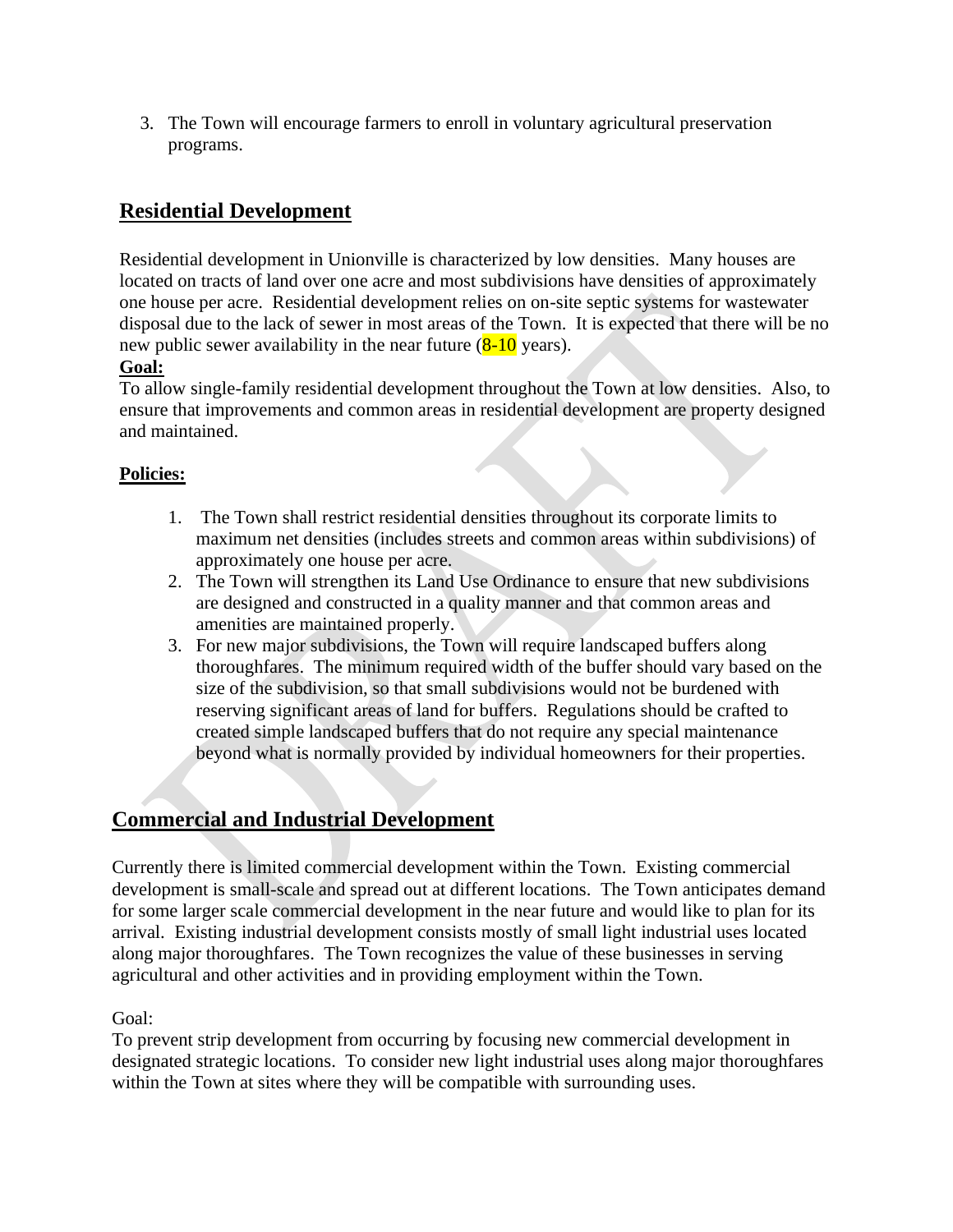Policies:

- 1. New commercial development will locate at strategic nodes centered around the following major intersections within the Town:
	- U.S. Highway 601 and Lawyers Road
	- U.S. Highway 601 and Unionville Indian Trail Road
	- U.S. Highway 601 and Ridge Road/Baucom Deese Road
	- "Five Points" intersection of Sikes Mill Road, Lawyers Road, Love Mill Road and Tom Helms Road
- 2. Downtown Unionville is also envisioned as a desirable area for commercial development. However, commercial uses in this area shall be limited in size and number to maintain the mixed-use character of downtown. Furthermore, such uses shall be designed to be compatible with surrounding land uses and streetscapes.
- 3. The Town would consider a limited number of new light industrial uses along major thoroughfares, provided that they are compatible with the surrounding area and do not negatively impact adjacent and nearby properties. New industrial uses shall be prohibited in Downtown Unionville.
- 4. Conditional Rezonings would be considered more favorably than General District rezonings as a means to ensure compatibility of new commercial and light industrial uses with surrounding areas. New light industrial uses should have suitable site and building designs to minimize undesirable impacts on adjacent properties.
- 5. Existing nonconforming commercial uses should be allowed to continue in operation and/or be converted to residential uses or to other commercial uses with similar or lesser impacts on adjoining or nearby properties. The Town would consider Conditional Rezoning of such properties to allow the use to expand or convert into a different use provided that negative impacts on adjoining or nearby properties would be sufficiently mitigated.
- 6. Existing nonconforming industrial uses should be allowed to continue in operation and/or be converted to residential uses or to other industrial uses with similar or lesser impacts on adjoining or nearby properties. The Town would consider **Conditional** Rezoning of such properties to allow the use to expand or convert into a different use provided that negative impacts on adjoining or nearby properties would be sufficiently mitigated.
- 7. Properties zoned for commercial or industrial uses and that are currently vacant or residential should continue to have the option of being developed according to their zoning classifications. These properties will also be allowed to be rezoned to low density residential use (approximately one house per acre).
- 8. New commercial and industrial should be developed attractively by incorporating landscaping along external streets, property lines and within the site. Dumpsters and loading areas shall be placed to the side or rear of buildings and sufficiently screened from public rights-of-way and adjoining properties. Commercial buildings should incorporate architectural details and avoid large blank walls on all building elevations visible by the general public from outside and within the site. Industrial buildings, at a minimum, should avoid metal building facades visible from public rights-of-way and incorporate architectural details on building fronts.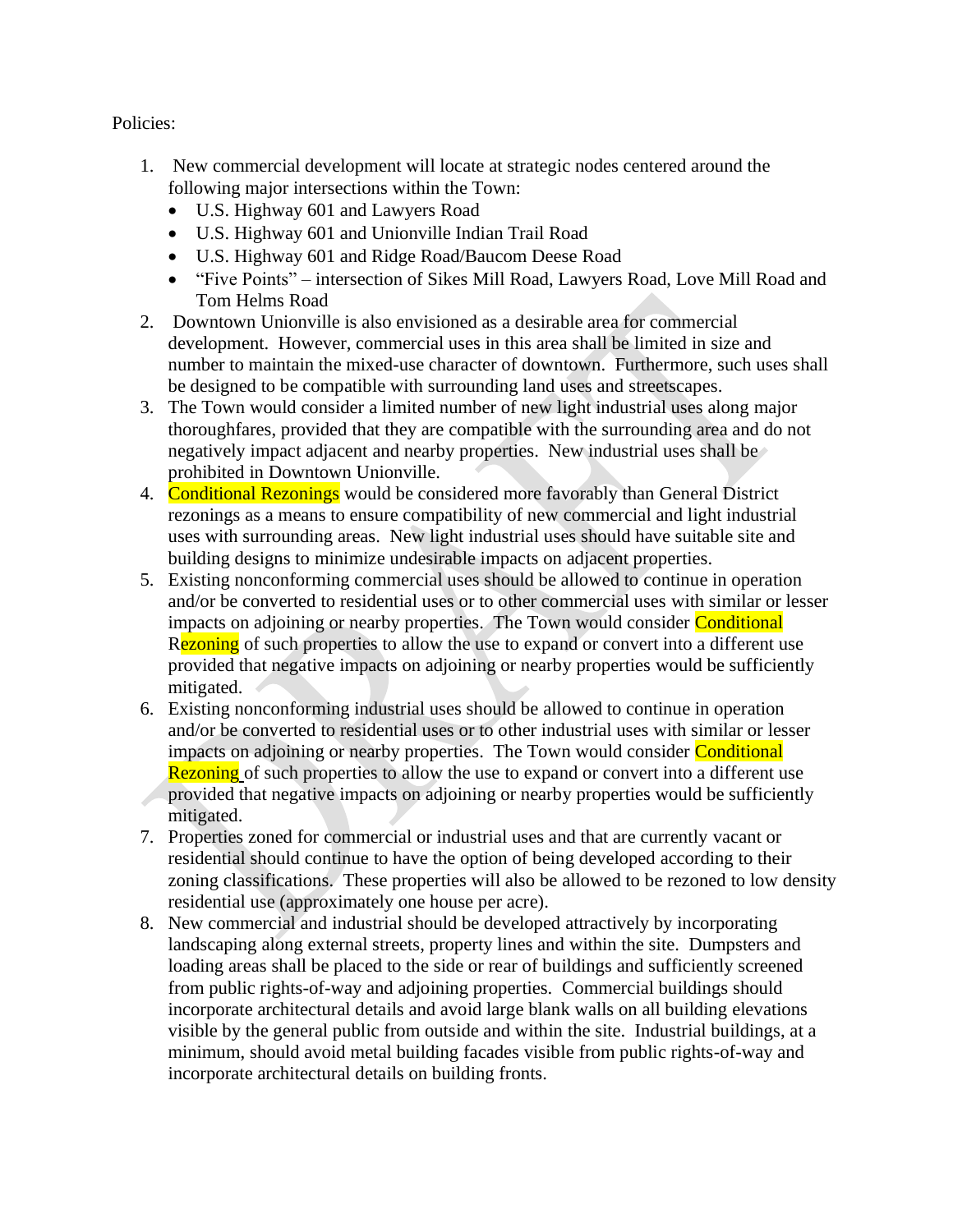# **Institutional Uses, Public Facilities, and Special Uses**

There are churches, schools, fire stations and other community uses spread out within the Town. These uses are generally allowed by-right throughout the Town due to their importance to the community welfare and/or safety. Within residential and commercial zoning districts there are other special uses that are allowed subject to meeting specific conditions due to their potential impacts on adjoining properties. The Town recognizes the value of these special uses in providing services and employment within the community. However, the Town wants to ensure that special uses are located in appropriate sites and do not negatively impact surrounding properties.

## **Goal:**

To allow institutional, public and special uses in various areas of the Town depending on their appropriateness, relationship to the public safety, and impacts on surrounding uses.

## **Policies:**

- 1. Public safety stations, churches and schools will continue to be allowed throughout Unionville provided they meet applicable land use regulations.
- 2. Public and private sanitary landfills shall not be allowed within the Town.
- 3. The Town of Unionville encourages the reservation of land for parks and open space, and will seek the dedication of parkland or fees-in-lieu through the subdivision process.
- 4. Special uses allowed in residential areas may not be appropriate for all sites. In evaluating the appropriateness of proposals, the Town will give special consideration to the size of the property on which the use is proposed, distance from the proposed special use to existing uses on neighboring properties, and the type of proposed special use.

# **General Policies for All Uses**

- 1. The Town will seek to protect floodplains and minimize the negative impacts of stormwater runoff and flooding on residential and non-residential development. The Town should periodically evaluate the effectiveness of its ordinances with respect to development in floodplains and control of stormwater runoff.
- 2. The Town will respect the private property rights of all residents and will not employ the Town's eminent domain power for any purpose related to the private development of land.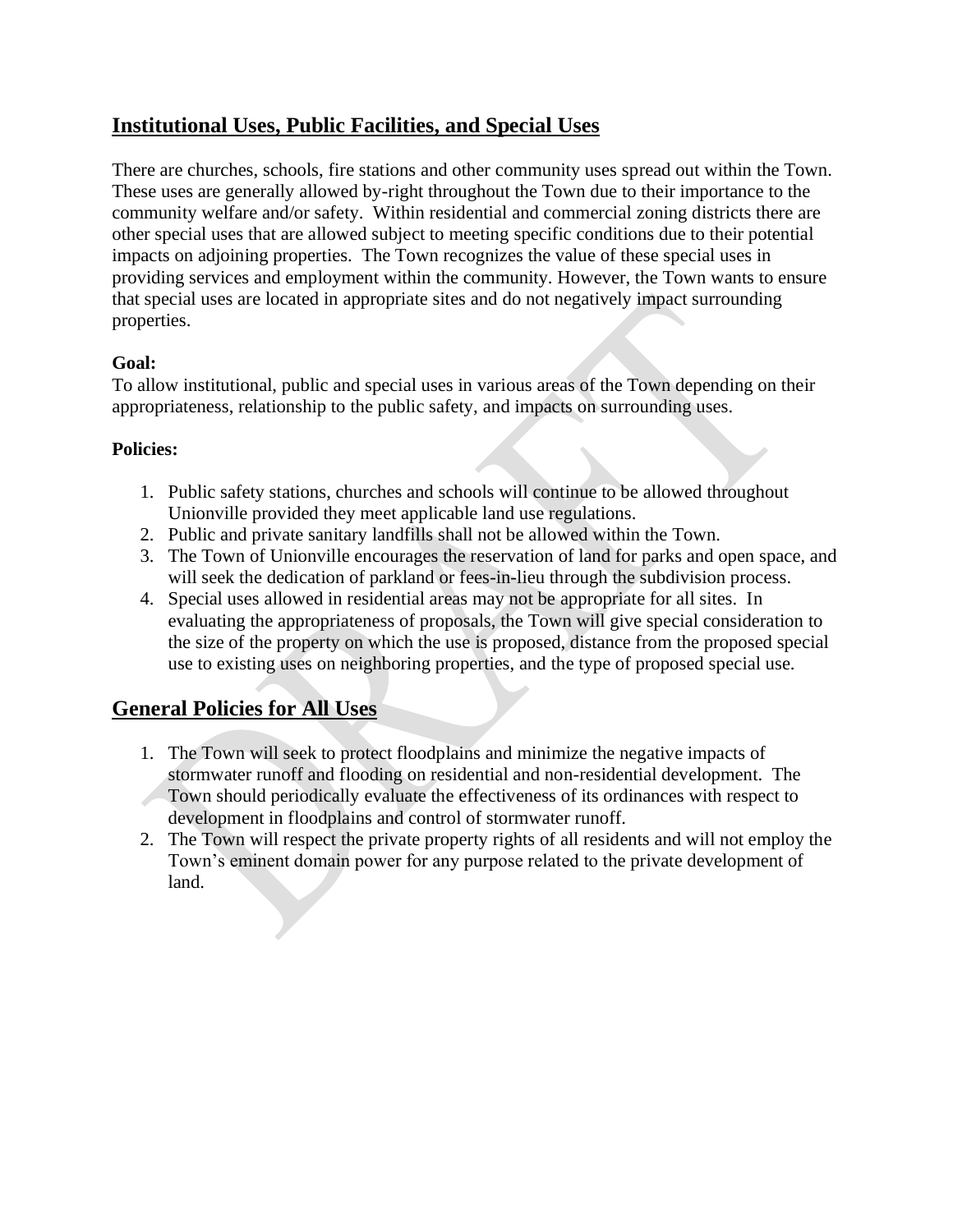# **THE FUTURE LAND USE MAP**

The Town's Future Land Use Map (FLUM) is included at the end of this document as Map 2. The map projects desired future land use patterns in the Town's corporate limits over the near future (5-10 years). When reviewing the FLUM, consideration should be given to the following:

➢ **Future land uses depicted on the FLUM are not zoning designations** -- they are intended to guide the Town's Planning Board and Town Council as they make recommendations and decisions on zoning, subdivision and other land use matters.

➢ **Future land uses may reflect a future condition** -- uses designated on the map may be appropriate in 5-10 years, but currently may not be feasible due to the pace of residential growth, availability of public water or sewer, or market demand for retail, office and other nonresidential uses.

➢ **The FLUM is dynamic** -- when justified by changing conditions in the community, the future land use map can and should be amended by the Town Council. While map amendments should not be made frequently, periodic adjustments may help the community to better achieve its planning goals.

➢ **The FLUM is generalized in nature** and is intended to give the reader an understanding of projected generalized land use patterns in a particular portion of the Town.

➢ **The FLUM and the Plan text are to be used together** -- the text in this Plan guides interpretation of the FLUM.

The FLUM contains several land use categories for areas inside the corporate limits of the Town. These categories are described as follows:

#### **Agricultural/Low Density Residential**

This category applies to most of Unionville. It aims to maintain the low-density, rural atmosphere of the Town, which is characterized by single-family residential and agricultural uses. Minimum lot sizes of forty-thousand (40,000) square feet are envisioned. The location of low impact public facilities and institutional uses will be considered in this area provided that they are compatible with surrounding residential areas. Some light industrial uses will be considered along major thoroughfares provided that they are compatible with the surrounding